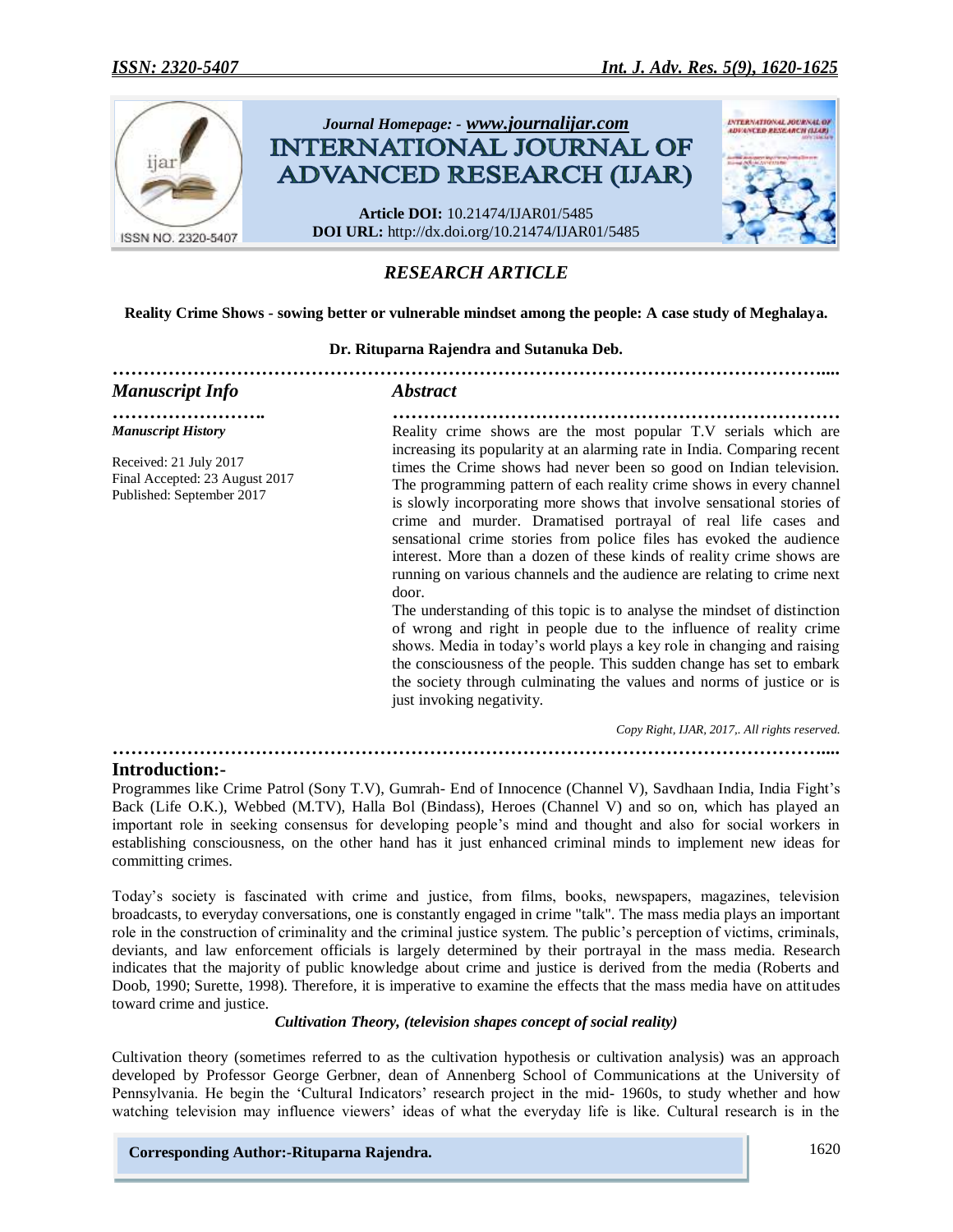"effects" tradition. Cultivation theorists argue that television has long-term effects which are small, gradual, indirect but cumulative and significant.

Cultivation theory in its most basic form, suggests that television is responsible for shaping, or "cultivating viewers" conceptions of social reality. The combined effect of massive television exposure by viewers over time subtly shapes the perception of social reality for individuals and ultimately, for our culture as a whole. Gerbner argues that the mass media cultivate attitudes and values which are already present in a culture; the media maintain and propagate these values amongst members of a culture, thus binding it together. He has argued that television tends to cultivate middle-of-the-road political perspectives. Gerbner called this effect "mainstreaming". Cultivation theorists distinguished between 'first order' effects (general beliefs about the everyday world, such a s about the prevalence of violence) and "second order effects (specific attitudes, such a as to law and order or to personal safety). There is also a distinction between two groups of television viewers: the heavy viewers and the light viewers. The focus is on "heavy viewers", people who watch a lot of television are likely to be more influenced by the ways in which the world is framed by television programs than are individuals who watch less, especially regarding topics of which the world is framed by television programs than are individuals who watch less, especially regarding topics of which the viewer has little first-hand experience. Light viewers may have more sources of information than heavy viewers. "Resonance" describes the intensified effect on the audience when what people see on television is what they have experienced in life. This double dose of the televised message tends to amplify the cultivation effect.

In conclusion it can be said that Cultivation Research looks at the mass media as a socializing agent and investigates whether television viewers come to believe the television version of reality the more they watch it.

### *Early perspectives on media and society*

The twentieth century can plausibly be described as the "first age of mass media". It was also marked by alternating wonder and alarm at the influence of the mass media. Despite the enormous changes in media institutions and technology and in society in itself, and also the rise of a "science of communication", the terms of public debate about the potential social significance of "the media" seem to have changed remarkably little. A description of the issues which emerged during the first two or three decades of the twentieth century is of more than just historical interest, and early thinking provides a point of reference for understanding the present. Three sets of idea were of particular importance from the outset. One concerned the question of the *power* of the means of communication; a second the question of social *integration* or disintegration that they might cause; and the third the question of public *enlightenment*, which they might either promote or diminish.

#### *The power of mass media*

A belief in the power of mass media was initially based on the observation of their great reach and apparent impact, especially in relation to the new popular newspaper press. According to DeFleur and Ball-Rokeach (1989) newspaper, circulation in the USA peaked in 1910, although it happened a good deal later in Europe and other parts of the world. The popular press was mainly funded by commercial advertising, its content was characterized by sensational news stories, and its control was often concentrated in the hands of powerful press "barons". The First World War saw the mobilization of press and films in most of Europe and the United States for the nationalist war aims of contending states. The results seemed to leave little doubt of the potency of media influence on the "masses", when effectively managed and directed.

This impression was yet further reinforced by what happened in the Soviet Union and later in Nazi German, where the media were pressed into the service of propaganda on behalf of ruling party elites. The use of news and entertainment media by the allies in the Second World War removed any doubts about their propagandist value. Before the century was half way on its course, there was already a strongly held and soundly based view that mass publicity was effective in shaping opinion and influencing behaviour. It could also have effects on international relations and alliances. The conditions for effective media power have generally included a national media industry capable of reaching most of the population, a degree of consensus in the message disseminated (whatever its direction) and some measure of credibility and trust in the media on the part of audiences.

# *Communication and social integration*

Social theorists in the late nineteenth and early twentieth century's were very conscious of the 'great transformation' which was taking place, as slower, traditional and communal ways gave way to fast-paced, secular, urban living and to a great expansion in the scale of social activities. Many of the themes of European and North American sociology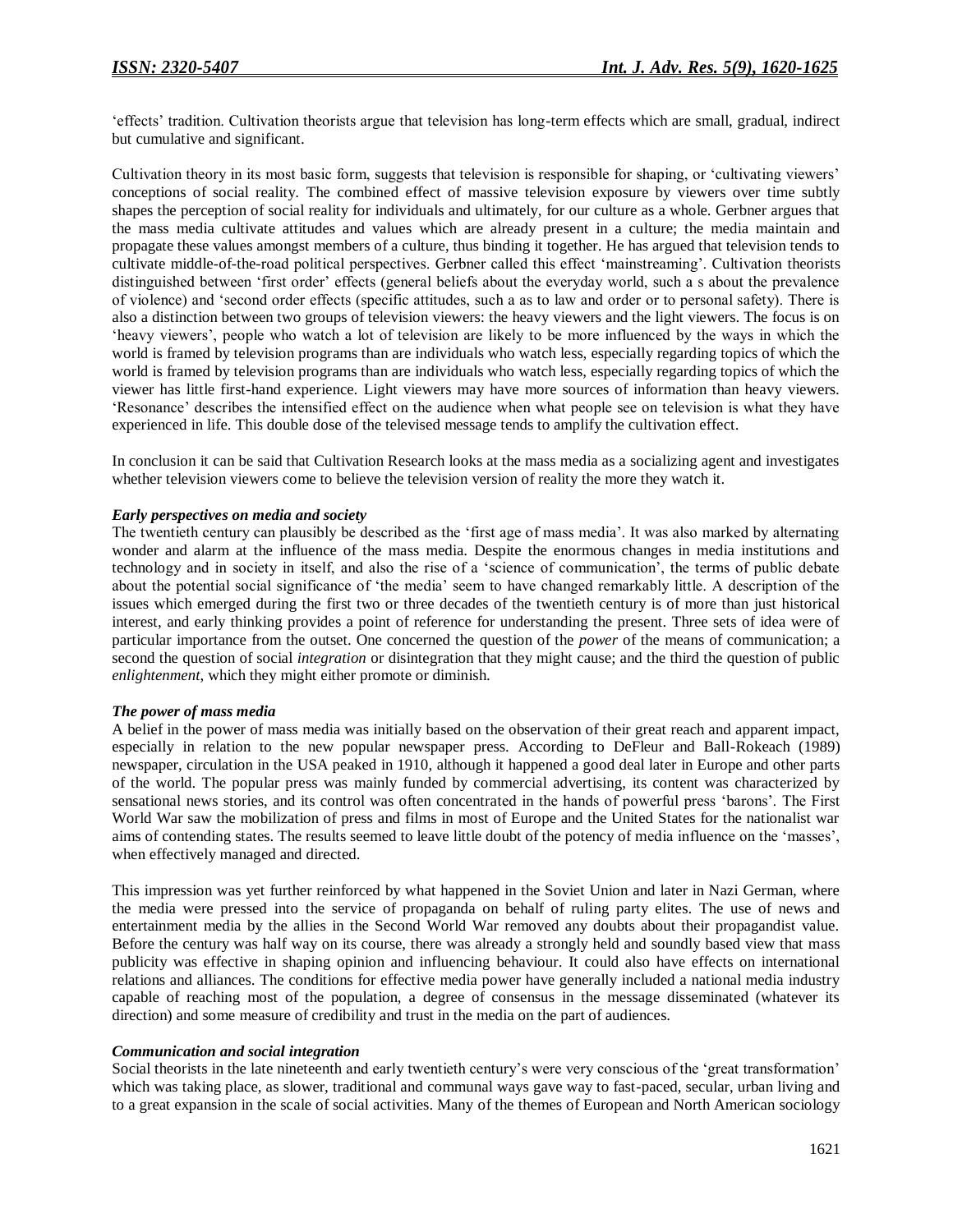reflect this collective self-consciousness of the problems of change from small-scale to large-scale and from rural to urban societies. The social theory of the time posited a need for new forms of integration in the face of the problems caused by industrialization and urbanization. Crime, prostitution, poverty, and dependency were associated with the increasing anonymity, isolation and uncertainty of modern life.

### *Mass communication as a mass educator*

The spirit of the early twentieth century (modern and forward-looking) supported a third set of ideas about mass communication- that the media could be a potent force for enlightenment, supplementing and continuing the new institutions of universal schooling, public libraries and popular education. Political and social reformers saw a positive potential in the media, taken as a whole, and the media also saw themselves as, on balance, making a contribution to progress by spreading information and ideas, exposing political corruption and also providing much harmless enjoyment for ordinary people. In many countries, journalists were becoming more professional and adopting codes of ethics and good practice.

#### *Media- Organizational Activities: Gatekeeping and Selection*

The term "gatekeeping" has been widely used as a metaphor to describe the process by which selections are made in media work, especially decisions regarding whether or not to allow a particular news report to pass through the "gates" of the news medium into the news channels. However the idea of gatekeeping has a much wider potential application since it can apply to the work of literary agents and publishers, and to many kinds of editorial and production work in print and television. It applies to decisions about distribution and marketing of existing media products.

#### *Purpose of the present study-*

This study is designed to understand the mindset of the people in Shillong and their perception towards reality and the impact of watching reality crime shows. It is important to understand the new era of transmitting knowledge to the people and the respond people have towards it, as technology has both positive and negative impact in one"s life. Is it seen that there is a sudden augment of these reality shows which intends to pass the message of awareness among the masses especially to the youths as it is seen that crime against youth is elevating day by day due to several reasons. Shillong's crime rate is elevating day by day and more at the level of the youths.

#### *Objectives of the study-*

- 1. To study the impact of social reality shows on the people of Shillong
- 2. To understand the mindset of people and their perception towards these reality crime shows.
- 3. To make a comparative study on the positive and negative aspect and comprehend the social reality

#### **Terms used:-**

Media- The word media comes from the Latin plural of medium. Media literacy involves the ability to analyse and the messages we see on television, radio, the internet, films, advertisements, magazines and other forms of media and maximize the benefits derived from them.

Rise of Television- "television can do most communication chores far better than print or uni-dimensional radio. It is better than any other medium……." By Walter Cromkite in his book, "TV Covers the Action".

# **Review of related literature:-**

1. The article debates on whether reality based crime shows on television are building a better society or are they instilling fear in venerable minds. Sushant Singh, who anchors Savdhhaan India argues, "I took up the show (Savdhaan India) as any work and my only condition was that I can"t do something like India"s Most Wanted kind of a thing where there is lot of shouting and sensationalisation. However, some people believe exposing vulnerable minds to such details of criminal incidents can cause harm to the psyche and instill fear in them. Sushant reacts animatedly to such views, "Gita, Quran and Bible have been there for centuries. Have all of us become saints after reading the good books? No. So, the argument that crime shows on TV will prove to be fodder for the criminal mind is not justifiable." To get a better understanding of the impact of reality-based crime shows on TV, Sandy Dias Andrade was approached, Psychologist & Director, Andrade says, "Such shows basically breathe fear in people, especially in vulnerable minds like kids and youngsters. A long exposure to crime instills fear of an unsafe society. As for the crime-prone minds, they would anyways pick up stuff to suit their interest. But a repeated exposure to crime is certainly not healthy, especially for kids."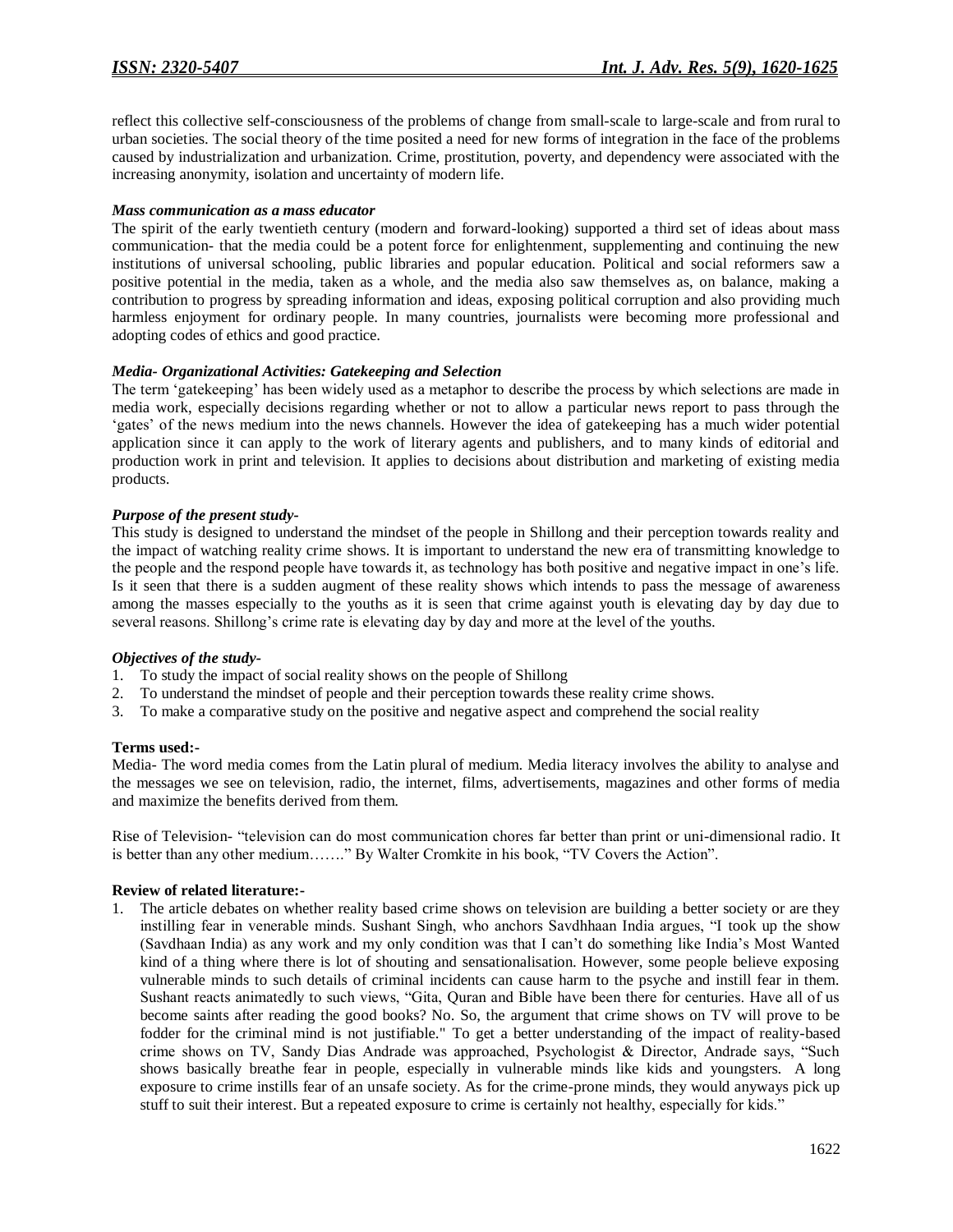2. By The Shillong Times; Films, TV shows influencing child crimes? February  $12<sup>th</sup>$ , 2012:-

Media literacy for kids is one way out, suggests child psychiatrist Samir Parikh. "Our education system needs to spread media literacy among kids and infuse life skills into them so that they can differentiate between reality and fiction. There"s no other way out," (Parikh told IANS). When children watch and observe violence, they start developing a tendency towards being aggressive, they get desensitised to aggression, they can have a tendency to imitate, and their perception of reality can also tend to get distorted... they start believing that killing and abusing is not a big deal, and that"s where the problem begins," . According to Parikh, there are a few key effects that watching violence on screen can have on children.

The Chennai-based boy, who stabbed his teacher to death as he was upset at being repeatedly reprimanded by her for not doing well in studies, reportedly told police during questioning that he had recently seen Agneepath and was influenced by the hero who takes revenge on those who falsely implicate his father.

Vipul Shah of Optimystix, producer of crime-based show Crime Patrol admits content providers need to exercise caution with the level of aggression and violence shown on screen."Broadcasters, who are a part of any show, should check the age factor before venturing into new shows. It"s not ethical to show everything and anything for the sake of ratings," (Shah told IANS). "Parents also play a big role in a child"s personality development. They must notice any behavioral changes on a child"s mind while watching shows or movies. By following all these, we can make a better society and put a stop to such incidents,"

- 3. By Ananya. S. Guha, The Shillong Times; What's Wrong with Amour? February  $7<sup>th</sup>$ , 2013. The writer is a film director who reveals the idea of Hindi film"s image of the woman who is always harassed and the hero a macho man who is portrait a pivotal role. The films depict a picture of hidden crudity which can evoke lust in people and can change the mindset. This Bollywood erotica have created a male dominated, sex starved society with prurient taste.
- 4. By The Hindu, November  $21<sup>st</sup> 2013$ , We hope you never need to use this app' this is part of the update that appears on your touch screen the moment you install Channel V"s VithU, an emergency safety app designed for women. After installation, a power button appears on the phone. On tapping the button twice, a message: "I am in danger. I need help. Please follow my location," along with your location details will reach pre-loaded contacts.The Delhi and Bombay rape incidents acted as a trigger for coming up with the app, says Prem Kamath, GM and channel head, Channel V.
- 5. Angela K.P. Chan and Vanessa M.S. Chan, tells that, the study reports a two-stage research on how newspaper reporting of crime influence public"s perception. The first stage measures the amount of space and prominence given to crime, particularly sex and violent crime in three most circulated daily newspapers in Hong Kong. The second stage of the study was a questionnaire survey of the relationship between 1) newspaper reporting of crime and fear of crime and 2) newspaper reporting of crime and attitudes toward police efficiency on releasing crime information to public. Differences were found between newspapers: newspapers classified as "sensational" carried proportionally more crime reports and reported crimes in a relatively sensational style than the newspaper that classified as "non-sensational". Consistent results indicated that sensational newspapers tended to influence public"s perception of fear of crime and attitude towards police more negatively than nonsensational type of newspaper.
- 6. Kenneth Dowler,tells that, media consumption and public attitudes towards crime and justice: The relationship between fear of crimes, punitive attitutes, and perceived police effectiveness. By, Department of Criminal Justice California State University at Bakersfield. Further public knowledge of crime and justice is largely derived from the media. The paper examines the influence of media consumption on fear of crime, punitive attitudes and perceived police effectiveness. This research contributes to the literature by expanding knowledge on the relationship between fear of crime and media consumption. This study also contributes to limited research on the media"s influence on punitive attitudes, while providing a much-needed analysis of the relationship between media consumption and satisfaction with the police. Employing OLS regression, the results indicate that respondents who are regular viewers of crime drama are more likely to fear crime. However, the relationship is weak. Furthermore, the results indicate that gender, education, income, age, perceived neighborhood problems and police effectiveness are statistically related to fear of crime. In addition, fear of crime, income, marital status, race, and education are statistically related to punitive attitudes. Finally, age, fear of crime, race, and perceived neighborhood problems are statistically related to perceived police effectiveness.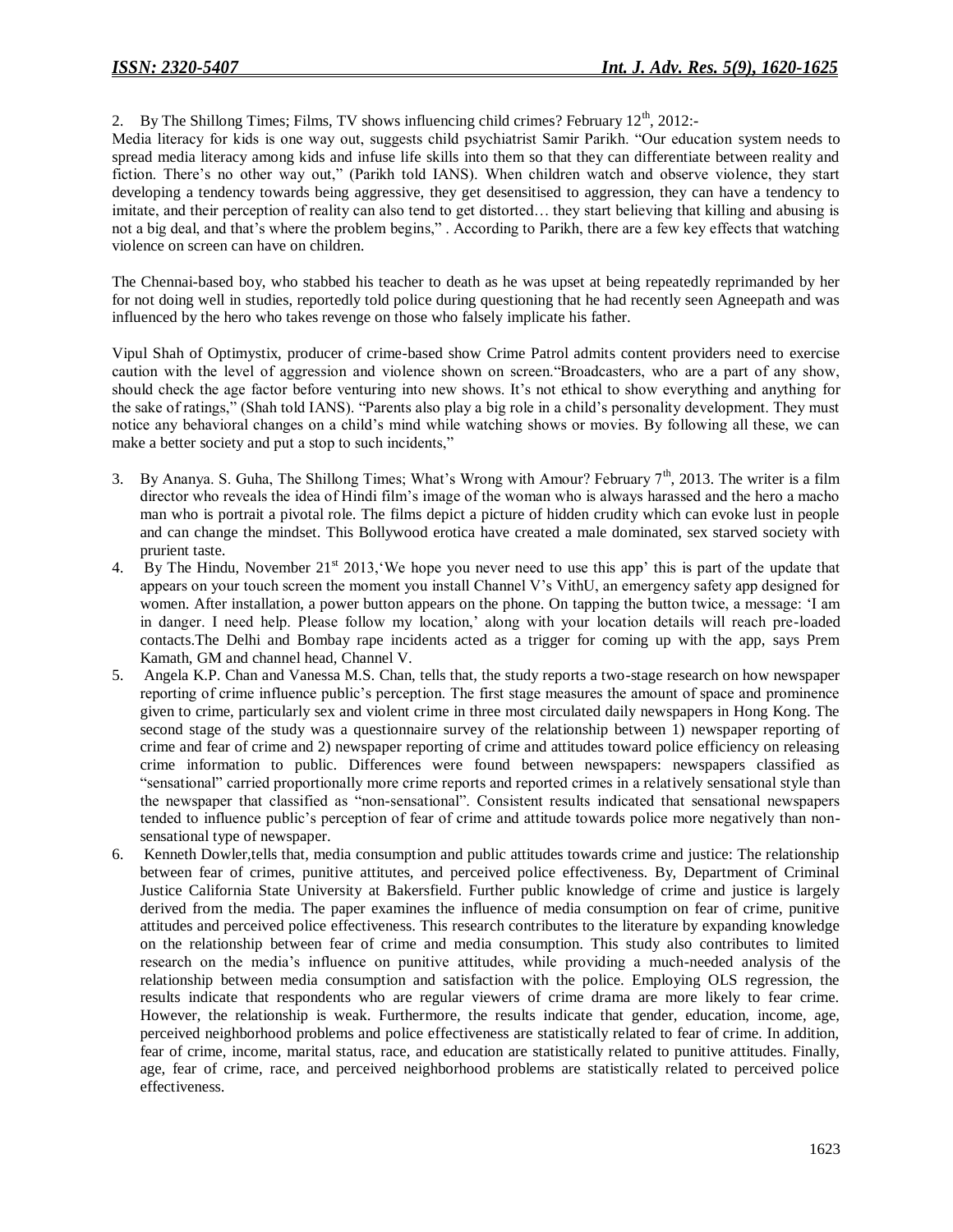# **Understanding reality crime shows in the context of people's perception**:-

The analysis of this topic was aided by hundred respondents, who shared their views and ideas on the particular issue. These respondents were chosen randomly between the age group of 30 to 50. The reason behind choosing this age group is, their maturity level, their level of understanding, the lifestyle and also the analytical capacity, which more or less same. The information where collected through discussion, questions and focus group discussion (FGD). The analysis of these hundred respondents are given bellow;

About fifty three respondents shared their vision with a very positive way. According to them these shows made them;

- 1. It aware people" basic rights, laws and regulations of the country. It focuses on the basic rights of the citizen, importance of FIR, etc.
- 2. It also makes people careful about the signs before a crime may occur and at the same time it is helping people to act in a mature way.
- 3. It has helped to understand a particular situation where people take undue advantage of their position and the system as a whole.
- 4. It is bringing the awareness about the different types of crimes happening around us.
- 5. These shows also help us in finding a way to fight against the crimes in best possible way.
- 6. These are also teaching us about how to cope with the after effects of any trauma.
- 7. It has positively influenced people"s humanitarian behaviour. Recently people have developed the mentality of using their resources in an efficient manner and also help others in need.
- 8. these shows portrays a platform for sensitizing people regarding factual stories and also leverages a sense of comfort for viewers who have experienced such immoral acts in their life.
- 9. It has triggers a voice to fight against injustice.
- 10. It shows that police also carry forwards their duties and it restores confidence among common people.
- 11. It has proved that killing someone is not a solution of a problem.
- 12. Some of these shows have bring light to different social issues which are still prevailing in many parts of the country and these plays very important role in women empowerment, eradicating child labour, alcohol and drugs and many such issues.
- 13. Many reality TV shows have encouraged donations and acts of social welfare from the common people and with the influence of these they got positive response many a time.
- 14. These respondents also felt that it is easier for parents to inform their children regarding such sensitive issues which are frequently hampering to our society.

Another thirty four responds responded in a very negative way, according to them these shows might;

- 1. Instills a sense of fear if the actual stories projected wrongly.
- 2. Give new ideas to people for committing or organising crimes.
- 3. Has negative Impact on The youngsters as everything they see on the TV affects their mind. They see these reality shows on TV and they find it cool and think it is okay to behave in the same way.
- 4. In one way or another, these shows have been a contributing factor in increased violence among the population. Since they are liked by most of the viewers. Watching them, the audience also acts the same. Sometimes, most criminal minds derive their plan of the crime by watching the reality shows, trying to cover the tracks by watching the crime shows.
- 5. have made its audience depress; especially the young ones who believe that they are the shortcut to fame and money. In order to attain both of them in a short time, they give everything to get into one. When failed, they get into depression and often begin thinking that they are no good

The rest of the thirteen responds replied neither positively nor negatively, they have responded in a very neutral way, they do not find it extreamly positive nor they feel these are reflecting a very negative impression upon people, according to them;

- 1. These reality shows have both the good and the evil in them.
- 2. In one hand it creates awareness about the types of crime and problems going on in the society and on another, it gives way to violence in the mind of people.
- 3. The reality crime show"s stories may or may not be based on accurate life stories as the actual names, place, time all these informations are never reviled in these kind of shows.
- 4. Broadcasting such stories on television has elevated the T.R.P (television rating programme) for makers of such shows and acts as an eye-opener for criminals to cultivate on the plans of crimes.